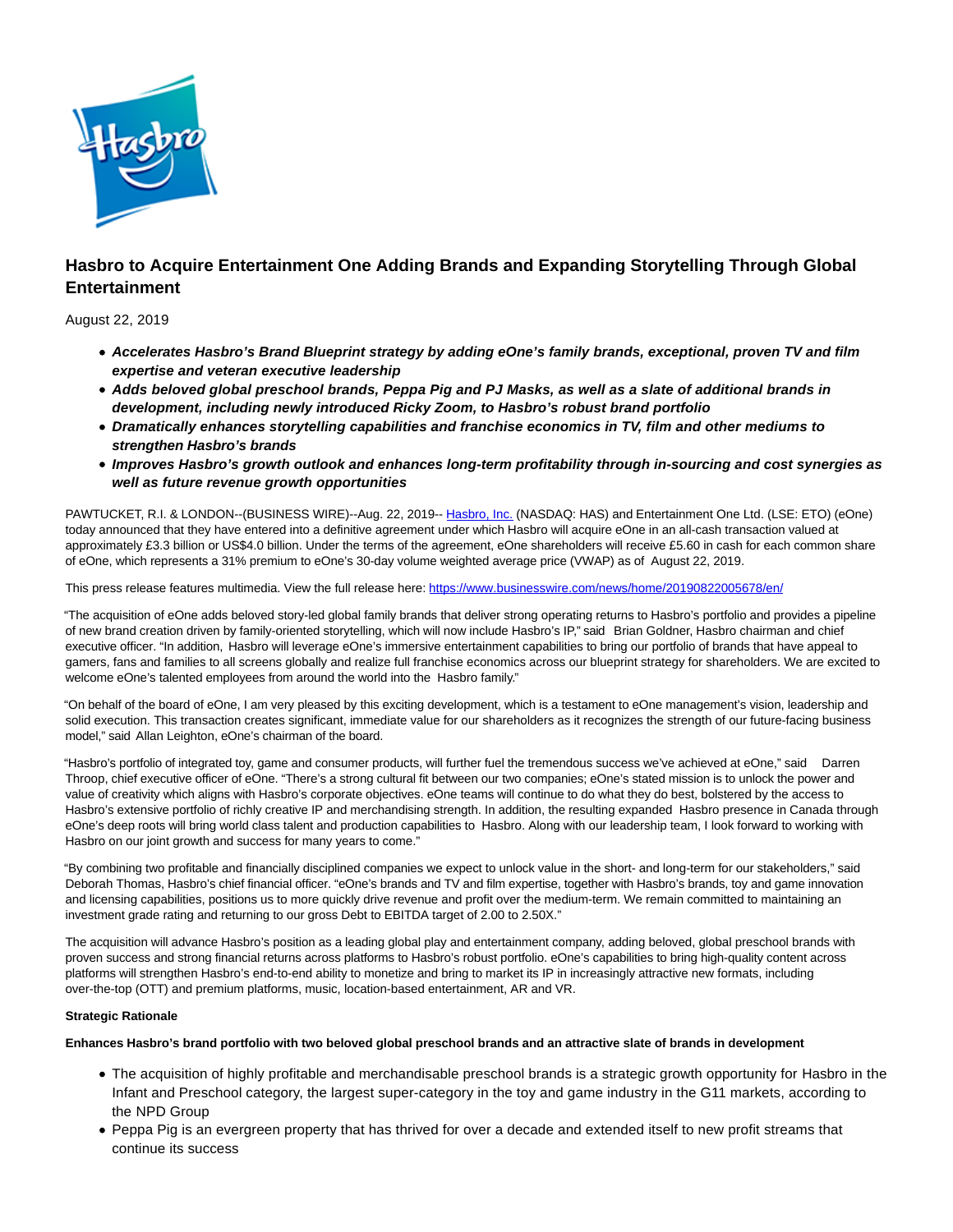- PJ Masks growth outlook is supported by new formats, its current rollout in China, the launch of new seasons in multiple regions, a live touring event and new toy lines
- A slate of additional brands is under development, including Ricky Zoom, a unique storyline with highly merchandisable content airing on Nickelodeon in the US and other top-tier global networks beginning Sept. 9, 2019

## **Adding exceptional, proven TV and film expertise**

- By developing, owning and strategically distributing content, the acquisition positions Hasbro to capture more franchise economics created and perpetuated by differentiated platforms
- eOne brings profitable, growing capabilities in scripted and unscripted TV development and production for global audiences
- Live action and animation present multiple avenues to bring Hasbro's franchises to life as OTT platforms and networks are increasingly interested in new, unexploited intellectual property while studios reclaim content for proprietary platforms
- In film, eOne has been transforming its business to focus on high-quality premium talent-driven content, including titles like Clifford the Big Red Dog and Monster Problems
- eOne's Canadian TV and film operations will continue as a distinct Canadian-controlled business within the combined business

## **Leveraging talented executive team across all areas of entertainment and strong Canadian presence**

- Top eOne executives have agreed to join the Hasbro team
- eOne's seasoned entertainment executives with deep talent relationships and creative drive will further strengthen Hasbro's talented team
- Global organization, with presence in London, Los Angeles, Toronto, New York, Hong Kong, Melbourne and Shanghai
- eOne's Canadian presence is an important base for creative talent and best-in-class studio capabilities, significantly expanding Hasbro's Canadian presence and positioning eOne for ongoing success in Canada, including in relation to its robust pipeline of television and film projects
- The transaction is structured to ensure that eOne's Canadian operations will continue to meet applicable Canadian control regulatory requirements in relation to television and film production companies, to the continued benefit of the Canadian television and film production industry

## **Financial Benefits**

# **Creates opportunities for accelerating long-term profitable growth**

- Hasbro expects to realize in-sourcing and other global annual run rate synergies of approximately US\$130 million by 2022, driven by integration benefits, substantial savings from moving a significant portion of eOne's toy business in-house and enhancing the profitability of eOne's licensing and merchandising activities
- The addition of eOne to Hasbro is expected to be accretive to adjusted EPS in the first year following the transaction, adjusted to exclude one-time transaction costs and purchased intangible amortization, with mid- to high-teens accretion to adjusted EPS in the third full year following the closing of the transaction as synergies are achieved (1)
- Meaningful potential for additional revenue growth and expanded franchise economics with brand-driven animation and live action TV and film entertainment
- 1. Hasbro cannot, without unreasonable effort, forecast certain items required to develop a meaningful comparable GAAP financial measure to adjusted EPS. See "Use of non-GAAP financial measures" below for further discussion

## **Transaction Details**

The cash purchase price of £5.60 per share represents a 31% premium to eOne's 30-day volume weighted average price (VWAP) as of August 22, 2019.

Hasbro expects to finance the transaction with the proceeds of debt financing and approximately US\$1.0 billion to US\$1.25 billion in cash from equity financing. Hasbro has entered into a debt commitment letter with Bank of America Merrill Lynch to provide a 364-day senior unsecured bridge loan facility to secure funding of the purchase price.

Hasbro is committed to maintaining an investment grade rating. Hasbro's long-term leverage target remains unchanged at 2.00 to 2.50X gross Debt to EBITDA and expects to return to this range in three to four years.

Hasbro expects to maintain its quarterly dividend and suspend its current share repurchase program while it prioritizes achieving its leverage target.

The transaction, which is structured as a statutory plan of arrangement under the Canada Business Corporations Act, has been approved by the boards of directors of each of Hasbro and eOne, and is subject to receipt of certain regulatory approvals, the approval by eOne shareholders and the Ontario Superior Court of Justice and other customary closing conditions. eOne is subject to customary non-solicitation provisions under the definitive agreement and a termination fee payable to Hasbro in certain circumstances. The transaction is expected to close during the fourth quarter of 2019.

The board of directors of eOne, after consultation with its financial advisors as to the financial terms of the transaction and its legal advisors, unanimously determined that the transaction is in the best interests of eOne and has recommended that eOne shareholders vote in favor of the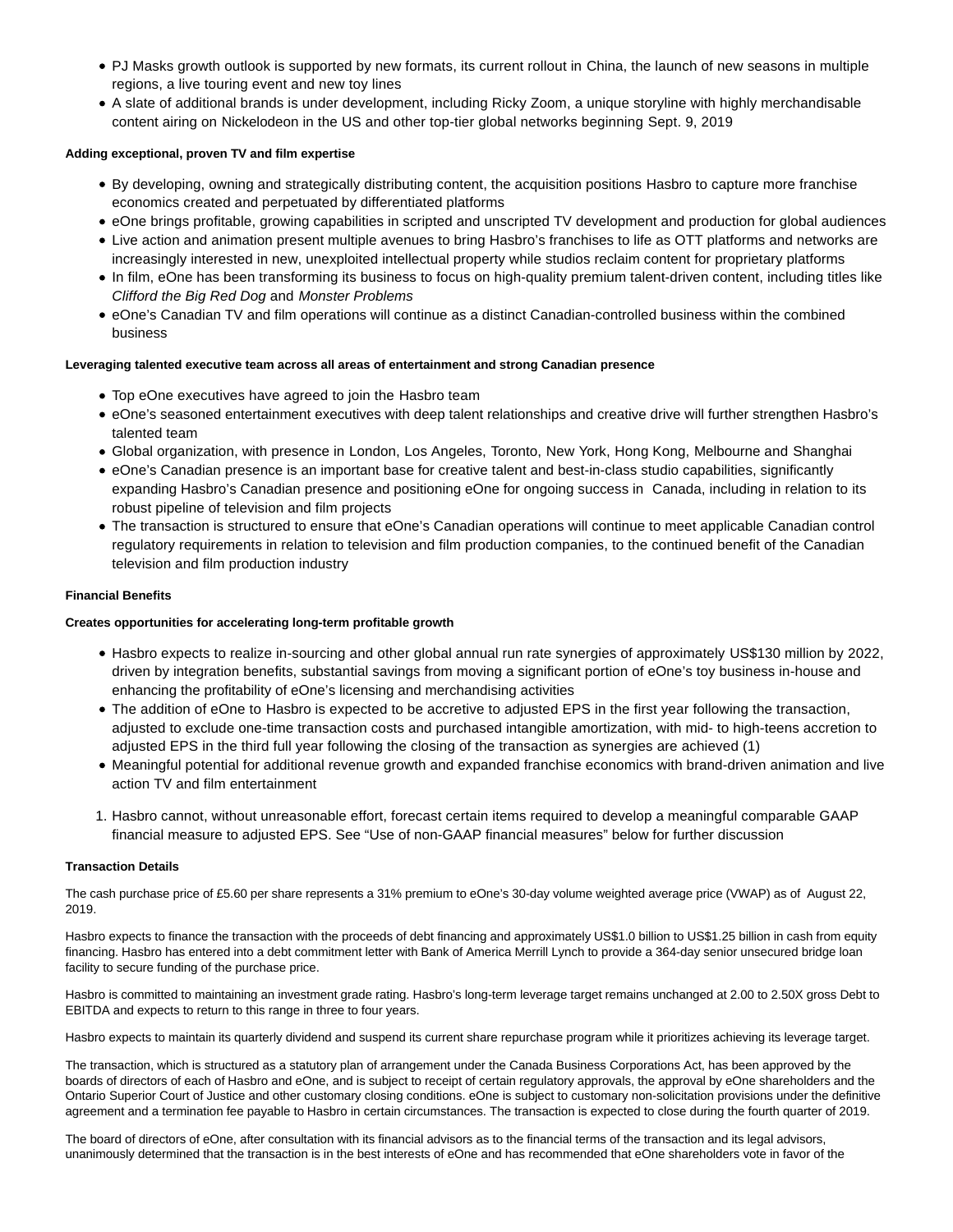transaction. eOne's board of directors has received a fairness opinion from J.P. Morgan Cazenove in connection with the transaction to the effect that, as of the date of such opinion, and subject to the assumptions, limitations, qualifications and other matters set forth therein, the consideration to be paid to the eOne shareholders is fair, from a financial point of view, to such shareholders.

Centerview Partners LLC is serving as financial advisor to Hasbro and Cravath, Swaine & Moore LLP, Stikeman Elliott LLP and Freshfields Bruckhaus Deringer LLP are serving as its legal counsel. J.P. Morgan Cazenove is serving as financial advisor to eOne and Osler, Hoskin & Harcourt LLP and Mayer Brown International LLP are serving as its legal counsel.

A copy of the definitive agreement will be made available at eOne's website at [www.entertainmentone.com a](https://cts.businesswire.com/ct/CT?id=smartlink&url=http%3A%2F%2Fwww.entertainmentone.com&esheet=52083095&newsitemid=20190822005678&lan=en-US&anchor=www.entertainmentone.com&index=2&md5=d31b86ba385978de39cb28030c114cee)nd with Hasbro's filings with the US Securities and Exchange Commission.

#### **Investor Call Details**

The two companies will host an investor conference call today, August 22, at 5:00 p.m. ET.

To listen to the live webcast and access the accompanying presentation slides, please go t[o https://investor.hasbro.com.](https://cts.businesswire.com/ct/CT?id=smartlink&url=https%3A%2F%2Finvestor.hasbro.com&esheet=52083095&newsitemid=20190822005678&lan=en-US&anchor=https%3A%2F%2Finvestor.hasbro.com&index=3&md5=cf32d46de43751bc348b85a1607904dc) The replay of the call will be available on Hasbro's web site approximately 2 hours following completion of the call.

Dial-in numbers for the call are 877-269-7756 (US) and 201-689-7817 (INTL). Please indicate you are calling for the Hasbro conference call. Please dial in 5 to 10 minutes prior to the start of the call.

#### **About Hasbro**

Hasbro (NASDAQ: HAS) is a global play and entertainment company committed to Creating the World's Best Play Experiences. From toys and games to television, movies, digital gaming and consumer products, Hasbro offers a variety of ways for audiences to experience its iconic brands, including NERF, MY LITTLE PONY, TRANSFORMERS, PLAY-DOH, MONOPOLY, BABY ALIVE, MAGIC: THE GATHERING and POWER RANGERS, as well as premier partner brands. Through its entertainment labels, Allspark Pictures and Allspark Animation, Hasbro is building its brands globally through great storytelling and content on all screens. Hasbro is committed to making the world a better place for children and their families through corporate social responsibility and philanthropy. Hasbro ranked No. 13 on the 2019 100 Best Corporate Citizens list by CR Magazine, and has been named one of the World's Most Ethical Companies® by Ethisphere Institute for the past eight years. Learn more at [www.hasbro.com,](https://cts.businesswire.com/ct/CT?id=smartlink&url=http%3A%2F%2Fwww.hasbro.com&esheet=52083095&newsitemid=20190822005678&lan=en-US&anchor=www.hasbro.com&index=4&md5=c40e126fa9398a82aac1cbaaa503c20d) and follow us on Twitter (@Hasbro) and Instagram (@Hasbro).

#### **About Entertainment One**

Entertainment One Ltd. (LSE: ETO) is a global independent studio that specialises in the development, acquisition, production, financing, distribution and sales of entertainment content. Entertainment One's diversified expertise spans across film, television and music production and sales, family programming, merchandising and licensing, and digital content. Through its global reach and expansive scale, powered by deep local market knowledge, Entertainment One delivers the best content to the world.

Entertainment One's robust network includes international feature film distribution company Sierra/Affinity; Amblin Partners with DreamWorks Studios, Participant Media, and Reliance Entertainment; Makeready with Brad Weston; unscripted television production companies Whizz Kid Entertainment and Renegade 83; live entertainment leaders Round Room Entertainment; world-class music labels Dualtone Music Group and Last Gang; and award-winning emerging content and technology studio Secret Location.

## **IMPORTANT NOTICE:**

Not for release, publication or distribution in, into or from any jurisdiction where to do so would constitute a violation of the relevant laws or requlations of such jurisdiction.

Certain information contained in this announcement would have constituted inside information (as defined by Article 7 of MAR) prior to its release as part of this announcement. The person responsible for arranging release of this information on behalf of Entertainment One is Edward Parry.

The UK City Code on Takeovers and Mergers does not apply to Entertainment One as its registered office is in Canada.

## **Forward-Looking Statements**

Certain statements in this press release contain "forward-looking statements" with respect to both Hasbro and Entertainment One within the meaning of the Private Securities Litigation Reform Act of 1995. These forward-looking statements may be accompanied by such words as "anticipate," "believe," "could," "estimate," "expect," "forecast," "intend," "may," "plan," "potential," "project," "target," "will" and other words and terms of similar meaning. Among other things, these forward-looking statements include expectations concerning the proposed acquisition of Entertainment One by Hasbro; Hasbro's beliefs relating to value creation as a result of the proposed acquisition; the expected timetable for completing the acquisition; benefits and synergies of the transaction; expected financial impact; dividend policy; future opportunities for the combined company; and de-leveraging plans, including the timing of actions to reduce indebtedness and Hasbro's credit ratings and outlooks. Hasbro's actual actions or results may differ materially from those expected or anticipated in the forward-looking statements due to both known and unknown risks and uncertainties. Specific factors that might cause such a difference include, but are not limited to: uncertainty as to whether the transaction will be completed in a timely manner or at all; the conditions precedent to completion of the transaction, including the approval of Entertainment One's shareholders and the ability to secure applicable regulatory approvals in a timely manner or at all or on expected terms; uncertainty of whether Hasbro could achieve the expected benefits and synergies from the transaction and successfully integrate the operations of Entertainment One within the anticipated time frame or at all; risks of unexpected costs, liabilities or delays; integration difficulties, including the ability to retain key personnel; Hasbro's ability to complete financings on satisfactory terms; Hasbro's indebtedness, including the additional indebtedness that may be incurred in connection with the transaction; risks and uncertainties relating to the play and entertainment industries, including the retail landscape, distribution channels, consumer preferences, application of tariffs on Hasbro's products, and other factors that may impact or alter Hasbro's anticipated business plans, strategies and objectives; the effect of the announcement, pendency or consummation of the transaction on customers, employees, suppliers, partners and operating results; and other risks detailed from time to time in Hasbro's filings with the US Securities and Exchange Commission (the "SEC"). The statements contained herein are based on Hasbro's and Entertainment One's current beliefs and expectations and speak only as of the date of this press release. Except as may be required by law, neither Hasbro nor Entertainment One undertakes any obligation to make any revisions to the forward-looking statements